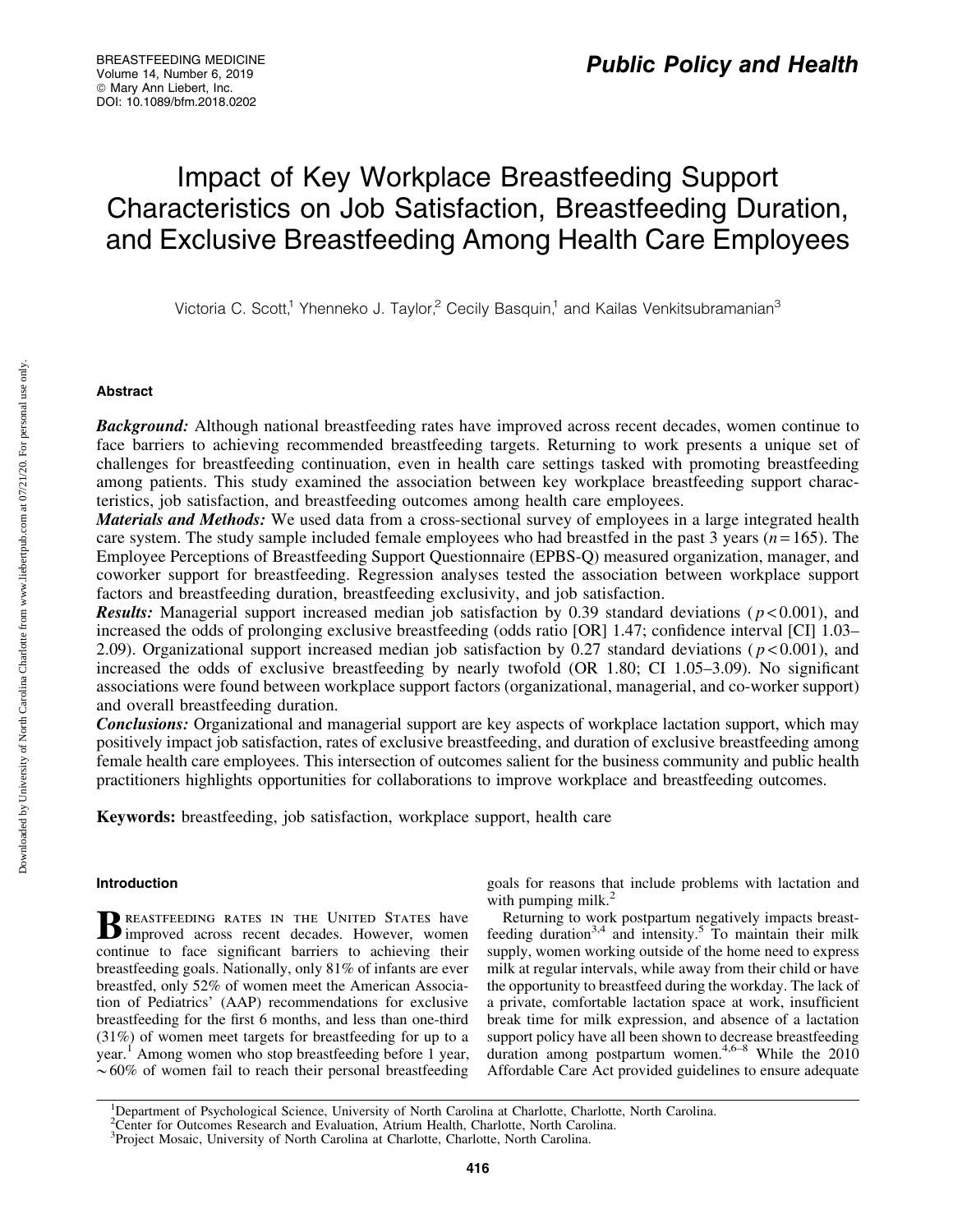break time for lactating employees, policies within many U.S. organizations do not accommodate the needs of a workforce that is increasingly young and female.

Efforts to engage businesses as partners in support of breastfeeding have benefited from research linking workplace breastfeeding support to better outcomes for employers and employees. Workplace breastfeeding support (e.g., lactation facilities, lactation programs, and break time) is associated with lower absenteeism, $9$  lower turnover, $10$  higher job satisfaction, improved morale, and a more positive company reputation.<sup> $11-13$ </sup> The absence of workplace lactation support is related to perceived negative work interference with personal life, $^{14}$  increased stress, and early discontinuation of breastfeeding.<sup>15</sup> In health care settings where women comprise more than 80% of the workforce, studies have reported both low and high levels of support and few studies have examined the impact of different types of workplace breastfeeding supports on outcomes that matter for employers and employees. $4,16-18$  Understanding the nuances of these relationships has important practical implications for how resource-limited workplaces best provide breastfeeding support, and for strengthening the business case for breastfeeding.

Workplace breastfeeding support can be examined across five major domains: organizational support, managerial support, co-worker support, time, and physical environment.<sup>19,20</sup> Waite and Christakis<sup>13</sup> examined the differential impact of the five domains on breastfeeding duration and job satisfaction in two large corporations and found that increased total workplace support score was associated with increased job satisfaction, but not with breastfeeding duration. Increased support scores within each domain were independently associated with increased job satisfaction. When all domains were considered together, different domains were significant between the two companies. The study illuminated the need for additional research on how different types of workplace breastfeeding support impact breastfeeding duration and job satisfaction.

This study replicates three study aims from Waite and Christakis to examine whether their findings hold in a different sample $^{13}$ :

- (1) To determine if overall perceptions of workplace breastfeeding support are associated with job satisfaction.
- (2) To examine which domains of breastfeeding support are associated with job satisfaction.
- (3) To determine if perceptions of workplace breastfeeding support are associated with increased breastfeeding duration.

In addition, our fourth aim was to examine the association between workplace support and exclusive breastfeeding, an area of further inquiry identified by Waite and Christakis.<sup>13</sup> We hypothesized that workplace support would be positively associated with exclusive breastfeeding and exclusive breastfeeding duration.

#### Materials and Methods

#### Design

We used data from a cross-sectional survey conducted to assess perceptions of workplace support for breastfeeding among health care employees. The online survey included the 41-item Employee Perceptions of Breastfeeding Support Questionnaire  $(EPBS-Q)^{19}$  questions exploring breastfeeding practices, participant demographics, job satisfaction, and an open-ended box for participant comments. The Chesapeake Institutional Review Board reviewed this study and classified it as exempt research because it presented minimal risk to participants.

#### Data collection

The survey was conducted from March to July 2017 at a large integrated health care system, which serves patients at over 900 outpatient and inpatient care locations in North and South Carolina. Survey data were collected anonymously online using Qualtrics. The research team recruited employees through e-mail, intranet postings, and in person at a table set up in two hospital cafeterias. Consent was implied by completion of the survey. Participants received no financial incentive. All survey questions were in English.

#### Sample

The target population for the survey included adult employees (age  $\geq$ 18 years) of the health care system, who had been employed for  $\geq 6$  months. The study sample included survey respondents who were female and had breastfed in the past 3 years.

#### Measurement

Outcomes. We examined four outcomes: job satisfaction, overall breastfeeding duration, exclusive breastfeeding, and exclusive breastfeeding duration. Job satisfaction was measured using the following validated, one-item measure of job satisfaction<sup>21</sup>: "Taking everything into consideration, how do you feel about your job as a whole?'' Consistent with the Waite and Christakis study, this item was measured using a 7-point Likert scale (1 = extremely dissatisfied and  $7 = ex$ tremely satisfied).<sup>13</sup> Reliability for the one-item measure of job satisfaction has been reported to be between 0.73 and 0.90 with good concurrent and discriminant validity.<sup>21</sup>

The one-item measure also performed as a multiple-item measure of job satisfaction in predicting turnover intention.<sup>21</sup> Overall breastfeeding duration was measured using a single item that asked, ''Approximately how long did you actually breastfeed your youngest child? (If you are still breastfeeding, indicate how long you have been breastfeeding.).'' Responses were categorized as follows: <6 months, 6–12 months, or >1 year. Exclusive breastfeeding was assessed using the following item: ''Did you practice exclusive breastfeeding (i.e., gave baby breast milk only; no use of infant formula)?'' Two response choices were provided (yes; no). Exclusive breastfeeding duration was measured by the following question: ''Approximately how long did you (or have you) exclusively breastfed?'' Responses were categorized as: <4, 4–5, and 6 months.

Workplace breastfeeding support. Workplace breastfeeding support was the independent variable. The 41-item EPBS-Q measures breastfeeding support across 5 domains: organizational support (11 items), managerial support (12 items), co-worker support (6 items), time, and physical environment (12 items).<sup>19</sup> Organizational support captures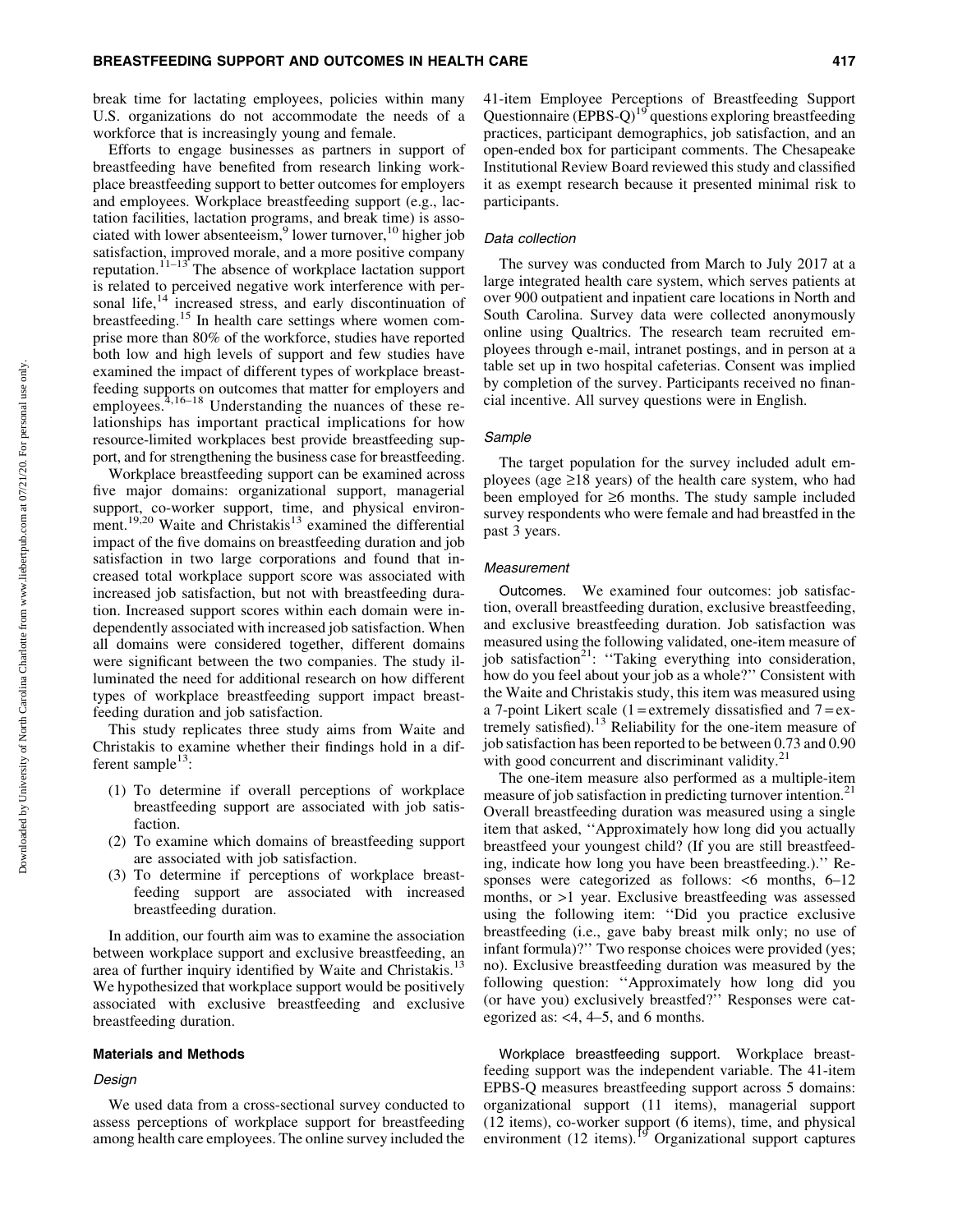system-level attributes (e.g., organizational structure, culture, and operations) that shape both availability and access to resources and opportunities for workplace lactation.'' Sample questions for the organizational support domain include, ''I would be able to get information about combining work and breastfeeding from my company'' and ''I'm certain there is a place I could go to breastfeed or pump breast milk at work.'' Managerial support and co-worker support assess individual-level support (e.g., instrumental, psychological, and social) provided by direct supervisors and workplace associates, respectively. (Sample Question: ''My manager would support me breastfeeding or pumping breast milk at work.'' and ''My co-workers would cover my job duties if I needed time for breastfeeding or pumping breast milk.''). Time refers to the availability of time during an occupational work shift for lactation. (Sample Question: ''My breaks are long enough for breastfeeding or pumping breast milk.''). Physical environment measures the availability and adequacy of space and equipment for lactation. (Sample Question: ''The designated place for breastfeeding or pumping breast milk at work would be available when I needed it.''). All items are on a 4-point Likert scale  $(1 =$ strongly disagree,  $2 =$  disagree,  $3 =$  agree, and  $4 =$  strongly agree), except for four items under the physical environment domain which are on a  $1 = no$ ,  $2 = not$  sure, and  $3 = yes$  scale). Domain-specific scores were obtained by summing Likert responses within each domain. The overall workplace breastfeeding support score was obtained by totaling the domain-specific scores. Content validity of the EPBS-Q was assessed by 10 experts in the field of lactation, as well as, one-on-one interviews with 14 women who had recent experience with breastfeeding while working.19 The EPBS-Q subscales were correlated at 0.68 and the questionnaire had good internal consistency with an alpha of 0.87 in the original validation study.<sup>20</sup>

## Data analysis

Linear and quantile regression models were used to examine the association between workplace support and job satisfaction. The relationships between workplace support and both breastfeeding duration and exclusive breastfeeding duration were assessed by fitting an ordinal probit regression model. The association between workplace breastfeeding support and the likelihood of exclusive breastfeeding was examined using a binary logistic regression. All models were adjusted for the following potential confounders: age, race, marital status, education, income, and pay type (salaried or hourly). Workplace breastfeeding support scores were standardized for each domain to allow for comparisons across domains. Analyses were conducted in SPSS 25.0 and Stata 15.

Missing values and imputation. The percentage of missing data ranged from 0% to 44% with most variables missing around 13% of the observations. To maximize the use of information in the data and minimize bias due to missing data, multiple imputations were conducted. A full conditional specification (Markov chain Monte Carlo method) was used to perform 50 imputations of the sample. All subsequent analyses were conducted using the imputed data and pooled estimates are reported.

Of the five dimensions of workplace support, we retained organizational support, managerial support, and co-worker support for further analysis. Physical environment, while used in the imputation process, was removed from the model due to its uniquely high proportion of missing values. Time was also dropped from modeling due to multicollinearity with other workplace support variables. Elimination of these two workplace factors (physical environment and time) precluded analysis associated with study objective 1.

#### **Results**

Table 1 summarizes the demographic characteristics of the 165 female employees. The majority of participants were 35

Table 1. Demographics of Female Health Care Employees Who Breastfed in the Past 3 YEARS  $(N = 165)$ 

| <i>Characteristics</i>                     | $N^a$ | Percent <sup>b</sup> |
|--------------------------------------------|-------|----------------------|
| Age                                        |       |                      |
| 35 or less                                 | 104   | 72.7                 |
| Greater than 35                            | 39    | 27.3                 |
| Race                                       |       |                      |
| White                                      | 109   | 76.8                 |
| <b>Black</b>                               | 23    | 16.2                 |
| Other                                      | 10    | 7.0                  |
| Marital status                             |       |                      |
| Married                                    | 127   | 88.8                 |
| Never married                              | 12    | 8.4                  |
| Other                                      | 4     | 2.8                  |
| Education                                  |       |                      |
| Some college or less                       | 38    | 26.5                 |
| College degree                             | 56    | 39.2                 |
| Graduate degree                            | 49    | 34.3                 |
| Pay type                                   |       |                      |
| Salaried                                   | 67    | 46.9                 |
| Hourly                                     | 76    | 53.1                 |
| Role                                       |       |                      |
| Clinical <sup>c</sup>                      | 51    | 30.9                 |
| Allied health <sup>d</sup>                 | 17    | 10.3                 |
| Business/administrative staff <sup>e</sup> | 38    | 23.0                 |
| Leadership <sup>f</sup>                    | 13    | 7.8                  |
| Other <sup>g</sup>                         | 46    | 27.8                 |
| Breastfeeding duration                     |       |                      |
| $< 6$ Months                               | 55    | 34.0                 |
| 6-12 Months                                | 65    | 40.1                 |
| >1 Year                                    | 42    | 25.9                 |
| Breastfed exclusively                      |       |                      |
| No                                         | 53    | 32.7                 |
| Yes                                        | 109   | 67.3                 |
| Exclusive breastfeeding duration           |       |                      |
| <4 Months                                  | 27    | 24.8                 |
| 4–5 Months                                 | 17    | 15.6                 |
| 6 Months                                   | 65    | 59.6                 |

 $^{a}_{b}$ M may not add up to 165 because of missing data.

<sup>b</sup>Percentages reflect percent of nonmissing data.

c For example, physician, physician assistant, resident, and nurse. d For example, psychologists, social worker, exercise physiologist, music therapist, and pharmacist.

For example, financial services, accountant, patient account representative, and marketing communication.

For example, executive, director, and manager (as primary role). <sup>g</sup>For example, research staff, laboratory technician, food and environmental services, and nonspecified roles.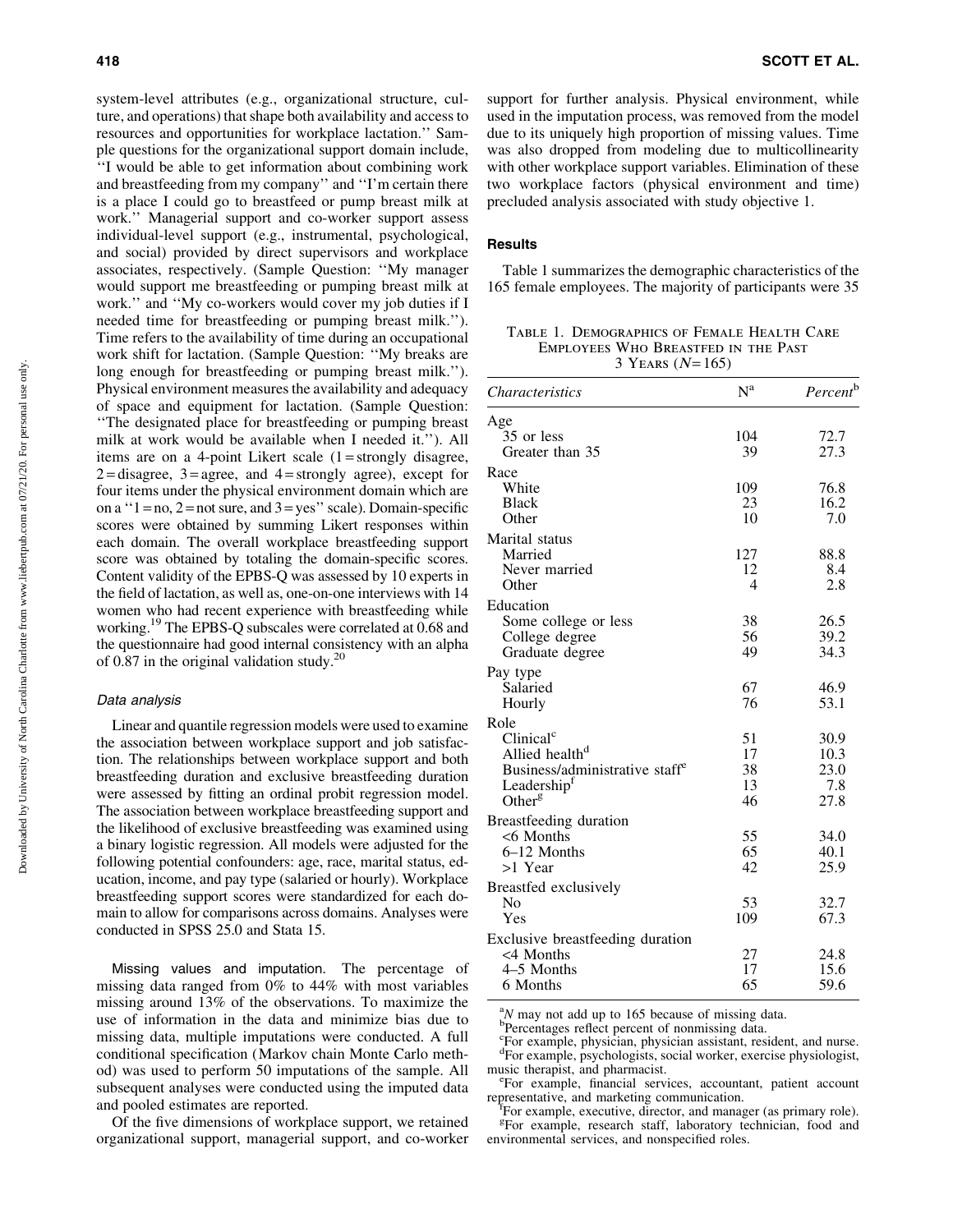Table 2. Descriptive Statistics (Workplace Breastfeeding Support)

SD, standard deviation.

years of age or younger (72.7%), white (76.8%), married (88.8%), and had a college degree or greater (73.5%). Nearly one-third (30.9%) of participants were in clinical roles, 23.0% self-identified as business/administrative staff, and 18.1% were in allied health or leadership positions. The remaining participants (27.8%) had roles in the ''Other'' category (e.g., research staff, laboratory technicians, food/ environmental services, and nonspecified roles).

Approximately one-third of employees (34.0%) breastfed for <6 months, 40.1% breastfed for 6–12 months, and 25.9% breastfed for >1 year. The majority of the total sample of employees (67.3%) exclusively breastfeed for the AAP recommended duration of 6 months.

Table 2 shows summary statistics of workplace support variables. The total possible score range for workplace support was 41–160, and the observed range was 63–158. For further analyses, these variables were standardized. On a 7-point scale, average job satisfaction of the sample was 5.85 and median job satisfaction was 6.00 (data not shown in a table).

#### Workplace support and job satisfaction

Given the skewness of the scale, a quantile regression model of job satisfaction was estimated. The effect of managerial support on job satisfaction varied by job satisfaction quantile, with higher effects at lower quantiles of job satisfaction and lower effects at higher quantiles. One standard deviation increase in managerial support increased the median job satisfaction by 0.39. For the 0.1 quantile, or the bottom 10% of the job satisfaction distribution, one standard deviation change in managerial support increased job satisfaction by 0.80. Figure 1 shows the change in this coefficient and its 95% confidence interval (CI) at various quantiles.

Organizational support was also significantly associated with job satisfaction. A standard deviation increase in organizational support increased median job satisfaction by 0.27. At 0.25 quantile, this coefficient increased to 0.33, indicating higher impact of organizational support at lower job satisfaction levels. The effect, however, tapers off quickly after 0.5 quantile with no statistically significant coefficient estimates in the higher quantiles. Figure 2 shows the change in this coefficient across quantiles. Income was also associated with job satisfaction; however, only at lower quantiles. A unit increase in income level increased the 0.25 quantile of job satisfaction by 0.23 points (data not shown).

## Workplace support and breastfeeding duration

Estimates from the ordinal probit model indicated that workplace support factors had no effect on breastfeeding

FIG. 1. Effect of managerial support for breastfeeding on job satisfaction among female health care employees, by job satisfaction quantile.

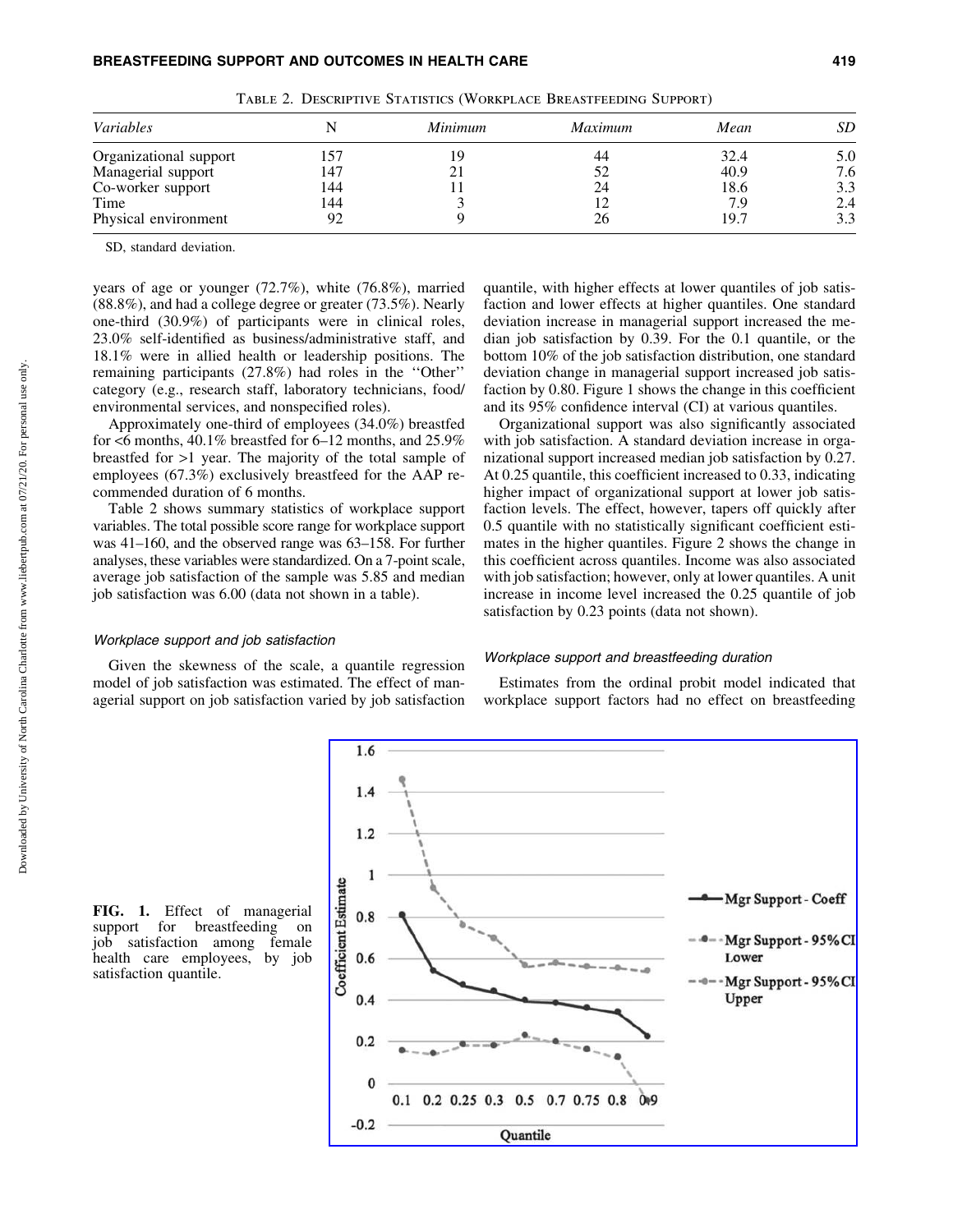

FIG. 2. Effect of organizational support for breastfeeding on for breastfeeding on job satisfaction among female health care employees, by job satisfaction quantile.

duration (Table 3). Younger mothers  $(\leq 35$  years) were less likely to breastfeed their children for longer duration (odds ratio [OR] 0.63; CI 0.41–0.98) than older mothers (>35 years). No other demographic variables were associated with breastfeeding duration.

#### Workplace support and exclusive breastfeeding

A binary logistic regression model was estimated (Table 3) to understand how workplace support affects the odds of exclusive breastfeeding. One standard deviation increase in organizational support increased the odds of a mother exclusively breastfeeding 1.8 times (OR 1.81; CI 1.06–3.09). Other workplace support variables had no impact on the probability of exclusive breastfeeding. An ordinal probit model was estimated to examine the impact of workplace support on exclusive breastfeeding duration (Table 3). One standard deviation increase in managerial support increased the odds of a longer exclusive breastfeeding duration (from  $<$  4 to 4–5 months and from 4–5 to 6 months) by 1.47 times (OR 1.47; CI 1.03–2.09). Mothers with less than a college degree were less likely to breastfeed exclusively for longer durations than mothers with a graduate degree (OR 0.42; CI 0.21–0.84).

Table 3. Association Between Workplace Breastfeeding Support and Breastfeeding Duration, EXCLUSIVITY, AND EXCLUSIVE BREASTFEEDING DURATION

|                                   | Breastfeeding duration |         |                     |      | Breastfeeding exclusivity Exclusive breastfeeding duration |         |
|-----------------------------------|------------------------|---------|---------------------|------|------------------------------------------------------------|---------|
| Variables                         | OR (95% CI)            | p       | OR (95% CI)         | p    | OR (95% CI)                                                | p       |
| Organizational support            | $1.05(0.84 - 1.32)$    | 0.65    | $1.81(1.06-3.09)$   | 0.03 | $1.10(0.76-1.60)$                                          | 0.61    |
| Managerial support                | $1.13(0.88 - 1.44)$    | 0.34    | $0.87(0.50-1.49)$   | 0.61 | $1.47(1.03-2.09)$                                          | 0.03    |
| Co-worker support                 | $0.88(0.67-1.14)$      | 0.32    | $0.89(0.52 - 1.54)$ | 0.69 | $0.83(0.62 - 1.12)$                                        | 0.22    |
| Age: $\leq$ 35 years <sup>a</sup> | $0.63(0.41-0.98)$      | 0.04    | $1.25(0.50-3.15)$   | 0.63 | $0.54(0.29-0.99)$                                          | 0.06    |
| White <sup>b</sup>                | $0.72(0.36-1.43)$      | 0.35    | $1.03(0.25-4.24)$   | 0.97 | $0.88(0.31 - 2.47)$                                        | 0.80    |
| Black <sup>b</sup>                | $0.64(0.30-1.38)$      | 0.25    | $0.46(0.09-2.41)$   | 0.36 | $0.68(0.22 - 2.04)$                                        | 0.47    |
| Some college or less <sup>c</sup> | $0.82(0.51-1.33)$      | 0.43    | $2.34(0.86 - 6.34)$ | 0.10 | $0.42(0.21 - 0.84)$                                        | 0.02    |
| College degree <sup>c</sup>       | $0.94(0.60-1.47)$      | 0.77    | $3.59(1.44 - 8.98)$ | 0.01 | $0.53(0.28-0.99)$                                          | 0.05    |
| Constant                          | $0.32$ $(0.16-0.66)^d$ | < 0.001 | $1.08(0.25-4.71)$   | 0.92 | $0.13$ $(0.04-0.41)^e$                                     | < 0.001 |
|                                   | $1.00~(0.51–1.96)^{1}$ | 0.51    |                     |      | $0.21 (0.07 - 0.62)^g$                                     | 0.01    |

<sup>a</sup>Reference group: age > 35.

**PReference** group: other race.

c Reference group: graduate degree.

<sup>d</sup>Less than 6 months of breastfeeding duration.

<sup>e</sup><sub>4</sub>–5 Months of exclusive breastfeeding duration.

 $\frac{g}{6}$  Months of exclusive breastfeeding duration.

f 6–12 Months of breasting duration.

CI, confidence interval; OR, odds ratio.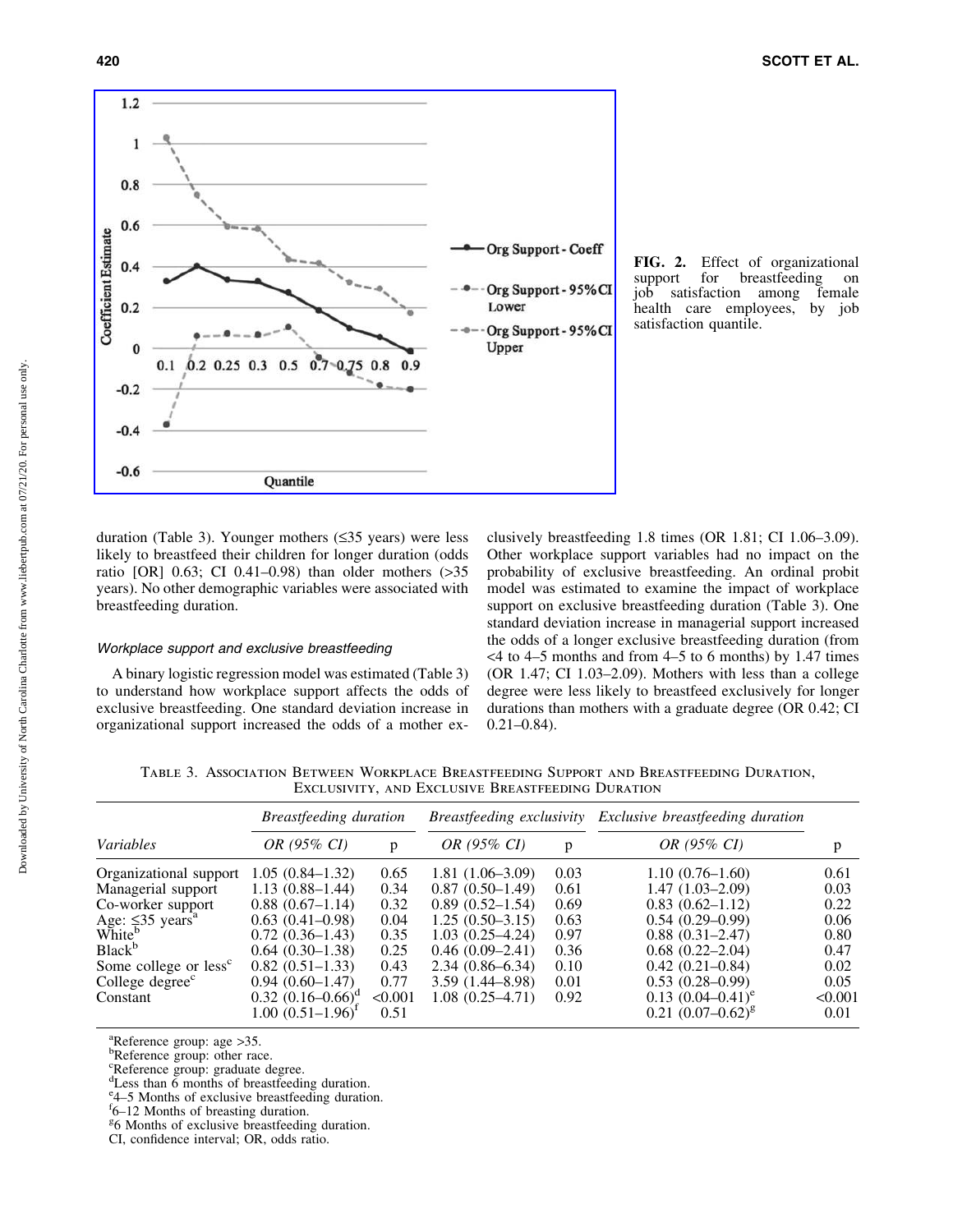#### **Discussion**

Our analyses revealed findings that were consistent with previous research as well as new findings that can inform the design of workplace lactation support programs. We identified two workplace breastfeeding support characteristics, managerial support and organizational support, which were significantly associated with job satisfaction. The study by Waite and Christakis also found a significant association between manager support for workplace lactation accommodations and job satisfaction, but did not find a significant association with organizational support. $13$  They reported a significant association between co-worker support and job satisfaction, which we did not find in our study. Differences in study samples (children's hospital versus large health care system) may account for the variation in results. Research on the association between key domains of workplace support and job satisfaction in health care settings has been limited; indubitably, additional research is needed to better understand the association.

A new finding from our study was that the effect of managerial support for breastfeeding on job satisfaction is greatest for employees with low levels of job satisfaction and decreases in magnitude with increasing job satisfaction. We also found that the effect of organizational support for breastfeeding on job satisfaction was highest for employees with moderate levels of job satisfaction, suggesting that organizational support for breastfeeding has minimal to no impact on job satisfaction levels for employees who are either highly dissatisfied or highly satisfied with their jobs. The analyses conducted in this study add to the literature by identifying the spectrum of employees who may experience increases in job satisfaction as a result of increased managerial and organizational breastfeeding support.

These study findings provide practical insight into how health care systems can focus on breastfeeding support interventions to be more intentional about increasing employee job satisfaction. In seeking to improve job satisfaction among lactating employees with low-to-moderate job satisfaction levels, employers may reap the greatest return on investment by attending to direct supervisor support quality. Supervisors can demonstrate their workplace support for milk expression by discussing employee lactation needs and working with employees to meet those needs (e.g., adjusting work schedule, identifying other co-workers to provide coverage, and communicating lactation-specific needs to teammates). A recent study by Jantzer et al.<sup>14</sup> suggests that workplace lactation support may increase job satisfaction through a psychological pathway (mediator) by making employees feel that their work is enhancing their personal life.

In addition, job satisfaction levels may be improved for lactating employees by focusing on elements of organizational breastfeeding support (e.g., providing a lactation policy, maternity leave, and information for combining work and breastfeeding). $22$  The literature on job satisfaction in health care organizations offers a number of additional suggestions, including working with employees to identify an optimal work arrangement, using a collaborative process for decision making, and soliciting continuous employee feedback.23,24 Increasing employee job satisfaction has downstream gains for the health care system. For example, higher employee job satisfaction is associated with higher patient satisfaction with health care services. $25,26$ 

The third study objective examined the relationship between workplace support and breastfeeding duration. Analyses revealed that employee perceptions of workplace breastfeeding support factors did not affect breastfeeding duration. This finding is consistent with Waite and Christakis.<sup>13</sup> The population in this study and the study by Waite and Christakis<sup>13</sup> was predominantly white, married, and educated. These demographic characteristics are associated with higher breastfeeding rates than in the general population<sup>27</sup> and may partially account for the nonsignificant association. Two recent systematic reviews provide additional perspective on the association between workplace support and breastfeeding duration. Specifically, the reviews reported a dose–response relationship between number of lactation services received and breastfeeding initiation, duration, and exclusivity.<sup>28,29</sup> Future studies on associations between workplace support and breastfeeding duration might be strengthened by including a measure for number of available workplace support components.

Our fourth study aim examined the relationship between workplace support and exclusive breastfeeding. We found that organizational support was associated with a nearly twofold increase in the likelihood of a mother exclusively breastfeeding. However, our analyses revealed that only managerial support was significantly associated with exclusive breastfeeding duration. Together, these findings suggest that general organizational attributes associated with perceived workplace support for breastfeeding may influence working mothers' decision to breastfeed exclusively; however, the nature of support provided by direct supervisors is the one factor associated with how long these mothers continue to breastfeed exclusively. This finding underscores the importance of both organizational (system wide) support and managerial support for exclusive breastfeeding. Chen et al. describe workplace support for breastfeeding as having both implicit attributes (e.g., workplace culture and climate) and explicit attributes (e.g., policies and access to lactation space), which both require consideration.<sup>30</sup> Their research revealed that even with lactation facilities and policies in place, the underlying workplace culture may still discourage breastfeeding. Some mothers choose not to breastfeed, despite the presence of breastfeeding policies because of concerns about work performance (i.e., the belief that milk expression at work would impact likelihood of receiving productivity bonuses). Supervisors are well positioned to play a key role in aligning explicit and implicit workplace expectations for lactation. Kim et al.'s<sup>29</sup> systematic review of the effectiveness of workplace lactation interventions on breastfeeding outcomes identified three factors significantly associated with duration of exclusive breastfeeding: (1) receiving a breast pump for 1 year, (2) return-to-work consultations, and (3) telephone support. Employers might prioritize these three components of lactation support for lactating employees who return to work within 6 months postpartum.

#### Limitations

Limitations in the statistical data (missing values and multicollinearity) precluded analysis of two domains of workplace support for breastfeeding, time and physical environment. Further research is needed to clarify whether the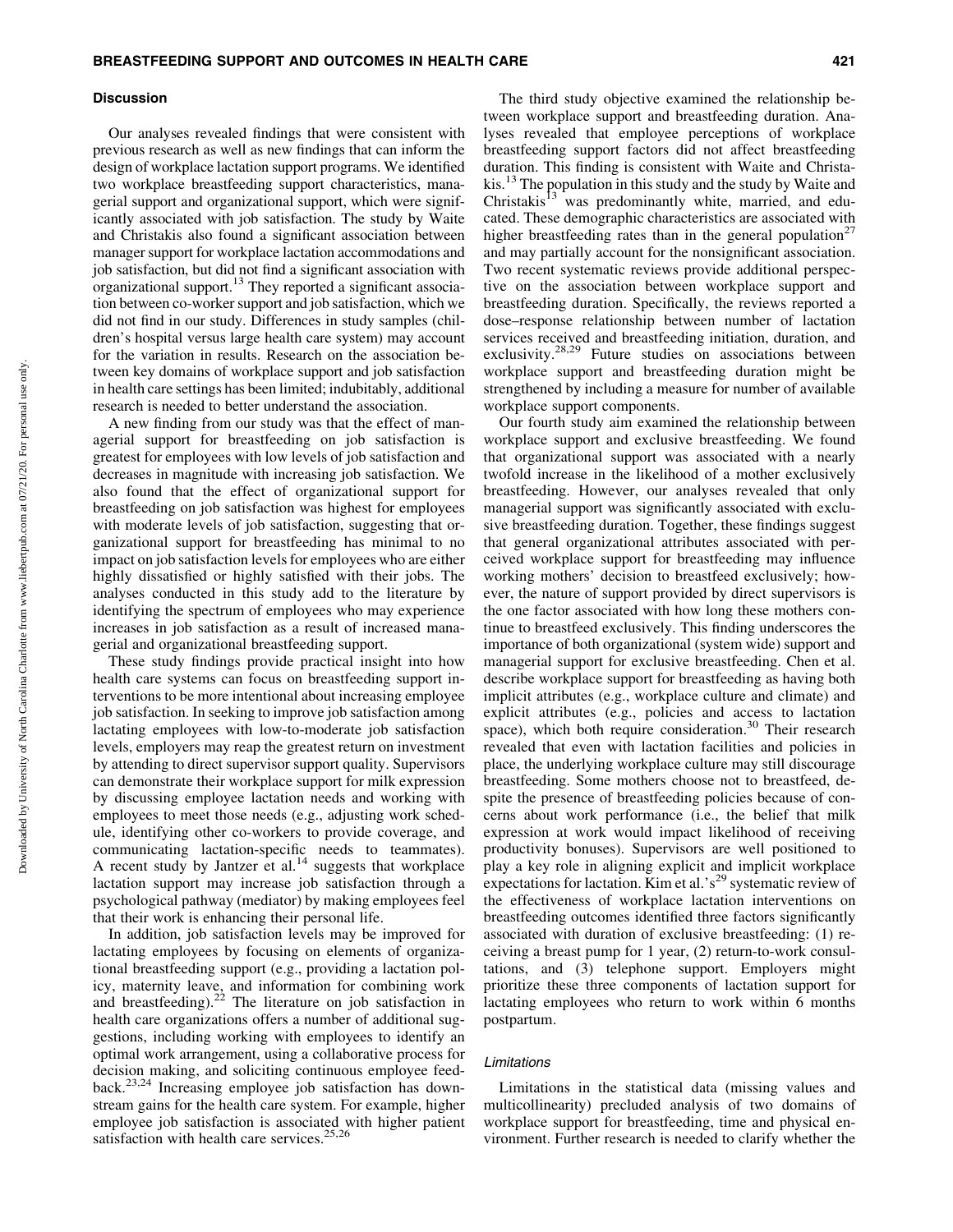issue of multicollinearity was unique to this sample, or if it is a measurement issue specific to the EPBS-Q.<sup>19</sup> While we were unable to assess perceptions of time and lactation space, open-ended responses provided by study participants suggest that availability of both time and lactation space is critical to workplace milk expression.

In addition, our sample included employees who had a baby in the past 3 years. While the study asked participants about their experiences based on breastfeeding their youngest child, it did not record the age of the youngest child. Some respondents may have been actively breastfeeding at the time of survey completion. As such, the data may underestimate breastfeeding duration and exclusive breastfeeding duration. In addition, the cross-sectional study design does not allow us to make causal inferences about the relationship between perceived workplace support and breastfeeding outcomes. Future studies with longitudinal designs would help to overcome these limitations.

Finally, study participants were considerably homogenous in demographic characteristics (mostly young, White, married, and college educated). This may limit the generalizability of the findings to workplaces with a different composition of employee characteristics. Additional research with a more heterogeneous sample is suggested.

#### Conclusion

Organizational and managerial support are key aspects of workplace lactation support, which may positively impact job satisfaction, rates of exclusive breastfeeding and duration of exclusive breastfeeding among female health care employees. This intersection of outcomes that are salient for the business community with those that are of interest for public health practitioners highlights opportunities for collaborations to improve outcomes. Toolkits such as the Business Case for Breastfeeding provide a step-by-step guide that businesses can use to educate managers and promote a breastfeeding-friendly culture.<sup>a</sup> Businesses can further improve organizational support for breastfeeding through lactation policies and by providing space and time flexibility for milk expression. In addition to providing educational tools and resources, public health organizations may consider ways to actively engage businesses as partners in achieving goals for exclusive breastfeeding through targeted campaigns, sponsorships, or other means, with the goal of reducing barriers to breastfeeding for mothers who return to work postpartum. Future research should examine the impact of the availability of time and adequacy of lactation space on job satisfaction and breastfeeding duration, as these domains were not adequately examined in this study. Replicating this study in other work settings would also be useful for understanding which findings are unique to health care and which findings may have broader application.

### Acknowledgments

This study was funded by the UNCC Faculty Research Grant and the Center for Outcomes Research and Evaluation at Atrium Health. The study was made possible by the

CHEBS team and health care system leadership: Katherine Buehler, Crystal Danielle Connor, Jordan McGee, Margaret Gigler, Johnnie Jones, and Brandi Newman.

#### Disclosure Statement

No competing financial interests exist.

#### References

- 1. Centers for Disease Control and Prevention. Breastfeeding Report Card—United States, 2016. Atlanta, GA: Centers for Disease Control and Prevention, U.S. Department of Health and Human Services, 2016.
- 2. Odom EC, Li R, Scanlon KS, et al. Reasons for earlier than desired cessation of breastfeeding. *[J Pediatr](https://www.liebertpub.com/action/showLinks?crossref=10.1542%2Fpeds.2012-1295&citationId=p_18)* 2013;131: 726–732.
- 3. Guendelman S, Kosa J, Pearl M, et al. Juggling work and breastfeeding: Effects of maternity leave and occupational characteristics. *[J Pediatr](https://www.liebertpub.com/action/showLinks?crossref=10.1542%2Fpeds.2008-2244&citationId=p_19)* 2009;123:e38–e46.
- 4. Kimbro RT. On-the-job moms: Work and breastfeeding initiation and duration for a sample of low-income women. *[Matern Child Health J](https://www.liebertpub.com/action/showLinks?pmid=16521055&crossref=10.1007%2Fs10995-005-0058-7&citationId=p_20)* 2006;10:19–26.
- 5. Bai DL, Fong DYT, Tarrant M. Factors associated with breastfeeding duration and exclusivity in mothers returning to paid employment postpartum. *[Matern Child Health J](https://www.liebertpub.com/action/showLinks?pmid=25095769&crossref=10.1007%2Fs10995-014-1596-7&citationId=p_21)* 2015;19:990–999.
- 6. Dixit A, Feldman-Winter L, Szucs KA. ''Frustrated'' ''depressed'' and ''devastated'' pediatric trainees: US academic medical centers fail to provide adequate workplace breastfeeding support. *[J Hum Lact](https://www.liebertpub.com/action/showLinks?pmid=25588382&crossref=10.1177%2F0890334414568119&citationId=p_22)* 2015;31:240–248.
- 7. Sattari M, Serwint JR, Neal D, et al. Workplace predictors of duration of breastfeeding among female physicians. *[J Pediatr](https://www.liebertpub.com/action/showLinks?pmid=24011764&crossref=10.1016%2Fj.jpeds.2013.07.026&citationId=p_23)* 2013;163:1612–1617.
- 8. Spitzmueller C, Wang Z, Shang J, et al. Got milk? Workplace factors related to breastfeeding among working mothers. *[J Organ Behav](https://www.liebertpub.com/action/showLinks?crossref=10.1002%2Fjob.2061&citationId=p_24)* 2016;37:692–718.
- 9. Abdulwadud OA, Snow ME. Intervention in the workplace to support breastfeeding for women in employment (review). *Cochrane Database Syst Rev* 2012;10:1–13.
- 10. Ortiz J, McGilligan K, Kelly P. Duration of breast milk expression among working mothers enrolled in an employer-sponsored lactation program. *[Pediatr Nurs](https://www.liebertpub.com/action/showLinks?pmid=15185732&crossref=10.1016%2Fj.pediatrneurol.2003.07.004&citationId=p_26)* 2004; 30:111–119.
- 11. Mensah AO. The influence of workplace facilities on lactating working mothers' job satisfaction and organisational commitment: A case study of lactating working mothers in Accra, Ghana. *Int J Bus Manag* 2011;6:234–241.
- 12. Mills SP. Workplace lactation programs: A critical element for breastfeeding mother's success. *Workplace Health Saf* 2009;57:227–231.
- 13. Waite WM, Christakis D. Relationship of maternal perceptions of workplace breastfeeding support and job satisfaction. *[Breastfeed Med](https://www.liebertpub.com/action/showLinks?system=10.1089%2Fbfm.2014.0151&citationId=p_29)* 2015;10:222–227.
- 14. Jantzer AM, Anderson J, Kuehl RA. Breastfeeding support in the workplace: The relationships among breastfeeding support, work-life balance, and job satisfaction. *[J Hum Lact](https://www.liebertpub.com/action/showLinks?pmid=28609215&crossref=10.1177%2F0890334417707956&citationId=p_30)* 2018;34:379–385.
- 15. Smith J, Javanparast S, Craig L. Bringing babies and breasts into the workplaces: Support for breastfeeding mothers in workplaces and childcare services at the Australian National University. *Breastfeed Rev* 2016;25:45–65.
- 16. Dodgson JE, Bloomfield M, Choi M. Are health science students' beliefs about infant nutrition evidence-based? *[Nurse Educ Today](https://www.liebertpub.com/action/showLinks?pmid=23537940&crossref=10.1016%2Fj.nedt.2013.02.015&citationId=p_32)* 2014;34:92–99.

a[https://www.womenshealth.gov/breastfeeding/breastfeeding-home](https://www.womenshealth.gov/breastfeeding/breastfeeding-home-work-and-public/breastfeeding-and-going-back-work/business-case)[work-and-public/breastfeeding-and-going-back-work/business-case](https://www.womenshealth.gov/breastfeeding/breastfeeding-home-work-and-public/breastfeeding-and-going-back-work/business-case)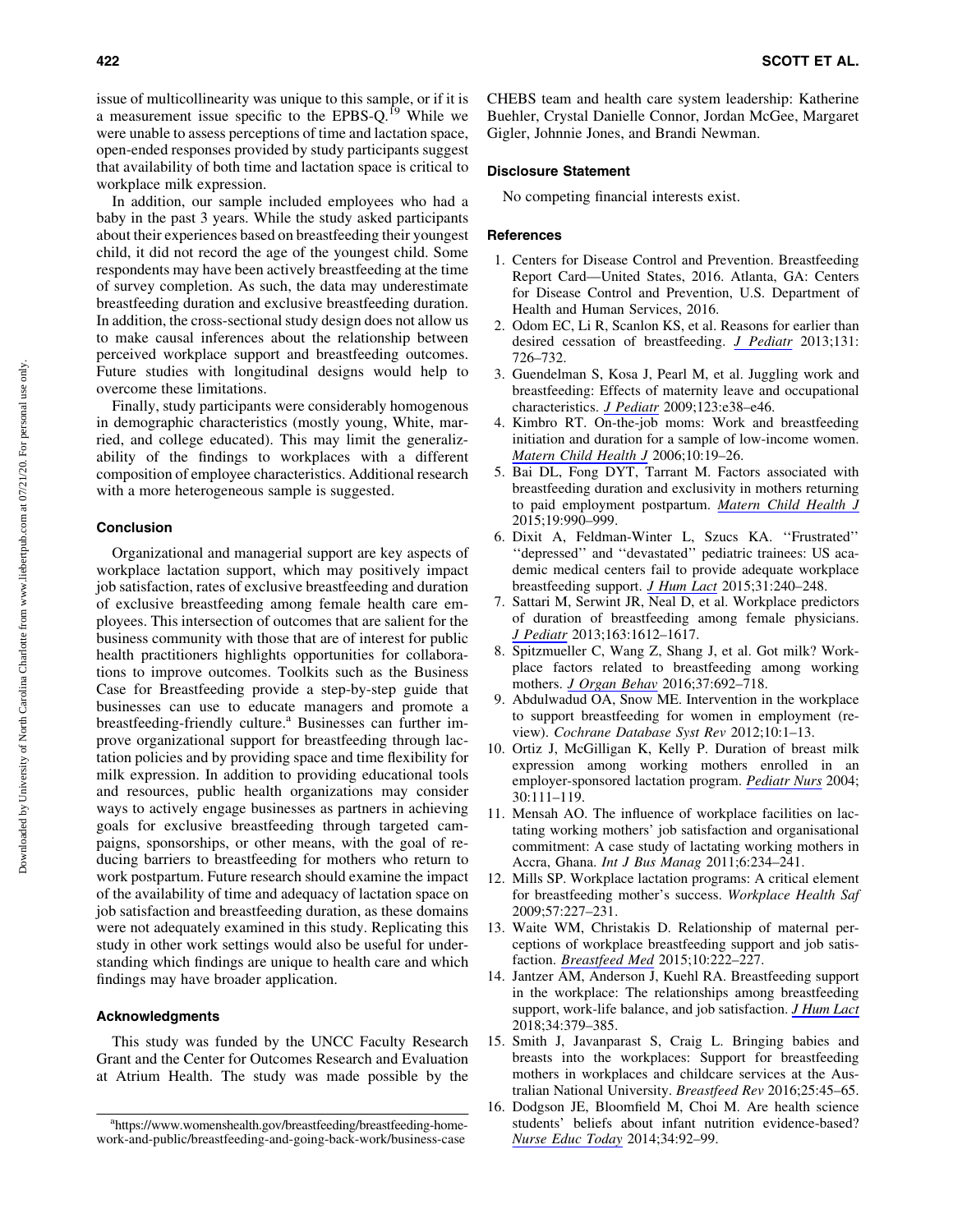- 17. Hojnacki SE, Bolton T, Fulmer IS, et al. Development and piloting of an instrument that measures support for breastfeeding. *[J Hum Lact](https://www.liebertpub.com/action/showLinks?crossref=10.1177%2F0890334411430666&citationId=p_33)* 2011;28:20–27.
- 18. McPhillips HA, Burke AE, Sheppard K, et al. Toward creating family-friendly work environments in pediatrics: Baseline data from pediatric department chairs and pediatric program directors. *[J Pediatr](https://www.liebertpub.com/action/showLinks?crossref=10.1542%2Fpeds.2006-2397&citationId=p_34)* 2007;119:596–602.
- 19. Greene SW, Olson BH. Development of an instrument designed to measure employees' perceptions of workplace breastfeeding support. *[Breastfeed Med](https://www.liebertpub.com/action/showLinks?system=10.1089%2Fbfm.2008.0103&citationId=p_35)* 2008;3:151– 157.
- 20. Greene SW, Wolfe EW, Olson BH. Assessing the validity of measures of an instrument designed to measure employees' perceptions of workplace breastfeeding support. *[Breastfeed Med](https://www.liebertpub.com/action/showLinks?system=10.1089%2Fbfm.2007.0029&citationId=p_36)* 2008;3:159–163.
- 21. Dolbier CL, Webster JA, McCalister KT, et al. Reliability and validity of a single-item measure of job satisfaction. *[Am J Health Promot](https://www.liebertpub.com/action/showLinks?pmid=15693347&crossref=10.4278%2F0890-1171-19.3.194&citationId=p_37)* 2005;19:194–198.
- 22. Kozhimannil KB, Jou J, Gjerdingen DK, et al. Access to workplace accommodations to support breastfeeding after passage of the Affordable Care Act. *[Womens Health Issues](https://www.liebertpub.com/action/showLinks?pmid=26474955&crossref=10.1016%2Fj.whi.2015.08.002&citationId=p_38)* 2016;26:6–13.
- 23. Nembhard IM, Edmondson AC. Making it safe: The effects of leader inclusiveness and professional status on psychological safety and improvement efforts in health care teams. *[J Organ Behav](https://www.liebertpub.com/action/showLinks?crossref=10.1002%2Fjob.413&citationId=p_39)* 2006;27:941–966.
- 24. Rad AMM, Yarmohammadian, MH. A study of relationships between managers' leadership style and employees' job satisfaction *Leadersh Health Serv* 2006;19: 11–28.
- 25. McHugh MD, Kutney-Lee A, Cimiotti JP, et al. Nurses' widespread job dissatisfaction, burnout, and frustration

with health benefits signal problems for patient care. *[Health](https://www.liebertpub.com/action/showLinks?crossref=10.1377%2Fhlthaff.2010.0100&citationId=p_41) [Aff](https://www.liebertpub.com/action/showLinks?crossref=10.1377%2Fhlthaff.2010.0100&citationId=p_41)* 2011;30:201–210.

- 26. You L, Aiken LH, Sloane DM, et al. Hospital nursing, care quality, and patient satisfaction: Cross-sectional surveys of nurses and patients in hospitals in China and Europe. *[Int J](https://www.liebertpub.com/action/showLinks?pmid=22658468&crossref=10.1016%2Fj.ijnurstu.2012.05.003&citationId=p_42) [Nurs Stud](https://www.liebertpub.com/action/showLinks?pmid=22658468&crossref=10.1016%2Fj.ijnurstu.2012.05.003&citationId=p_42)* 2013;50:154–161.
- 27. Jones JR, Kogan MD, Singh GK, et al. Factors associated with exclusive breastfeeding in the United States. *[J Pediatr](https://www.liebertpub.com/action/showLinks?crossref=10.1542%2Fpeds.2011-0841&citationId=p_43)* 2011;128:1117–1125.
- 28. Dinour LM, Szaro JM. Employer-based programs to support breastfeeding among working mothers: A systematic review. *[Breastfeed Med](https://www.liebertpub.com/action/showLinks?system=10.1089%2Fbfm.2016.0182&citationId=p_44)* 2017;12:131–141.
- 29. Kim JH, Shin JC, Donovan SM. Effectiveness of workplace lactation interventions on breastfeeding outcomes in the United States: An updated systematic review. *[J Hum Lact](https://www.liebertpub.com/action/showLinks?pmid=29928834&crossref=10.1177%2F0890334418765464&citationId=p_45)* 2019;35:100–113.
- 30. Chen YC, Wu Y-C, Chie W-C. Effects of work-related factors on the breastfeeding behavior of working mothers in a Taiwanese semiconductor manufacturer: A crosssectional study. *[BMC Public Health](https://www.liebertpub.com/action/showLinks?pmid=16787546&crossref=10.1186%2F1471-2458-6-160&citationId=p_46)* 2006;6:160.

Address correspondence to: *Victoria C. Scott, PhD, MBA Department of Psychological Science University of North Carolina at Charlotte Colvard 4035 9201 University City Boulevard Charlotte, NC 28223*

*E-mail:* victoria.scott@uncc.edu